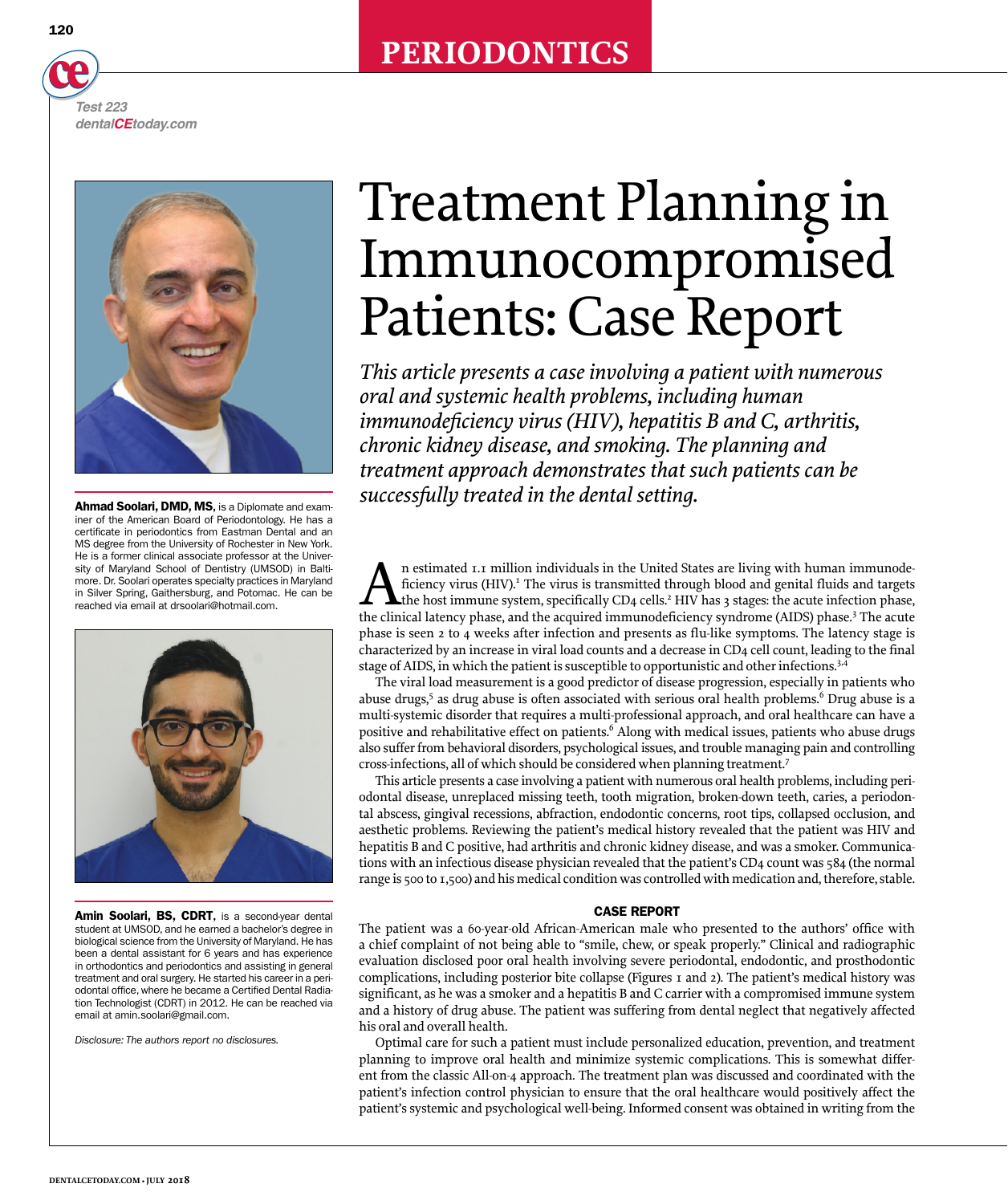



Figure 1. The frontal view, disclosing the severity of the patient's compromised oral health.

Figure 2. The full-mouth series of radiographs disclosed caries, endodontic lesions, unreplaced missing teeth, and supra-eruption.

patient, extraoral 3-D images were taken, and a diagnostic model was prepared for a temporary prosthesis prior to removing teeth (Figure 3). The patient was pre-medicated orally with the anti-infective agent amoxicillin (500 mg 3 times daily), the analgesic ibuprofen (600 mg 3 times daily, as needed), and the anti-swelling medications methylprednisolone (Medrol Dosepack, taken as directed) and chlorhexidine rinse (Acclean, chlorhexidine gluconate, 16 oz, 0.12% oral rinse [Henry Schein] twice daily).

Crestal incisions were made throughout to access bone and tooth roots, except in the area of broken-down teeth with deep intrabony defects, where vertical incisions were made instead. A 15C surgery blade (carbon steel [Benco Dental]) was used for an intrasulcular incision and

# *Special strategies are required for patients with oral and systemic conditions....*

the placement of 2 vertical incisions. The flap elevation extended beyond the mucogingival junction for the area and had deep bony defects in the areas of teeth Nos. 6, 8, and 11. All teeth in the maxilla and mandible were removed, with the exception of teeth Nos. 22 and 24 through 27. The bony defect was debrided to facilitate ridge augmentation prior to coronal advancement of the flap. Next, bone grafting was performed with freezedried bone allograft from Maxxeus Dental (cortical bone, DN025), and a non-resorbable, titanium-reinforced Cytoplast Membrane (Osteogenics Biomedical) was trimmed and customized to promote bone regeneration. Flaps were closed using a 4.0 white monofilament non-absorbable suture (Cytoplast PTFE [Osteogenics Biomedical]). This treatment assisted in maintaining the height and width of the ridge, in addition to rebuilding the lost jawbone. A provisionalized denture was delivered for the maxilla and mandible.

Eight weeks later, a CBCT image was taken to evaluate the quality and quantity of bone prior to implant insertion. This was followed by removal of the non-resorbable membrane, insertion of 4 implants (Implant Direct), and denture adjustment (Figure 4). Implants were placed in strategic positions to provide symmetrical denture retention (Figures 5 and 6). The mandibular anterior teeth exhibited good structural integrity and were therefore retained, except for tooth No. 23, which was removed and replaced by a single implant-supported crown (Implant Direct, 3.2 mm x 10 mm).

Six months after that, the LOCATOR attachment (Zest Dental Solutions) was assembled on the implants. The male part of the LOCATOR remained in contact with the attachment while the denture cap was fitted into the overdenture, as the LOCATOR implant attachment is designed to support the retention of implant-supported overdentures.

No technical or biological complications were observed pre- or post-prosthetic loading. The final prosthesis for the maxilla had a horseshoe design reinforced by a cast-metal framework.

## **DISCUSSION**

Oral healthcare for patients who abuse drugs should include patient education and motivation, followed by prevention strategies as an integrated part of general healthcare services for addicts.<sup>6</sup> Patients with a history of drug abuse, including a chemical dependency on opiates, require special attention in dental care and pain management.7

Before accepting the treatment plan and cooperating during treatment, patients must have confidence in their practitioners' abilities to manage their pain and anxieties during and after surgery.7 Most patients expect pain following oral surgery.<sup>8</sup> The authors' treatment plan was for full-mouth extraction in the maxilla of the patient, who had avoided dental care for multiple reasons, including dental phobia. The authors' experience suggests that a combination of nonsteroidal and steroidal anti-inflammatory medications, along with prophylactic antibiotics, is more effective in controlling pain and anxiety when given as a pretreatment rather than postoral surgery. This pretreatment establishes good rapport with the patient, who is then more inclined to accept treatment, followed by supportive maintenance therapy. The approach presented produced results that were well accepted by the patient and are supported by the literature.<sup>9</sup>

At the conclusion of his dental treatment, the patient's medical condition was well-controlled from an immunological and infectious disease standpoint. Special strategies are required for patients with oral and systemic conditions who need to smile with confidence. Optimal clinical decision-making is crucial to minimize the stress in these medically compromised patients.10 All factors of treatment complications or failure were present in this case, including poor oral hygiene, caries, periodontal disease, smoking, a compromised immune system, drug abuse, and hepatitis. However, the outcome would be very satisfactory with a proper oral health management program that includes education, prevention, and treatment planning for a patient with oral and systemic complications. Three years later, this patient is happy with the outcome of his oral health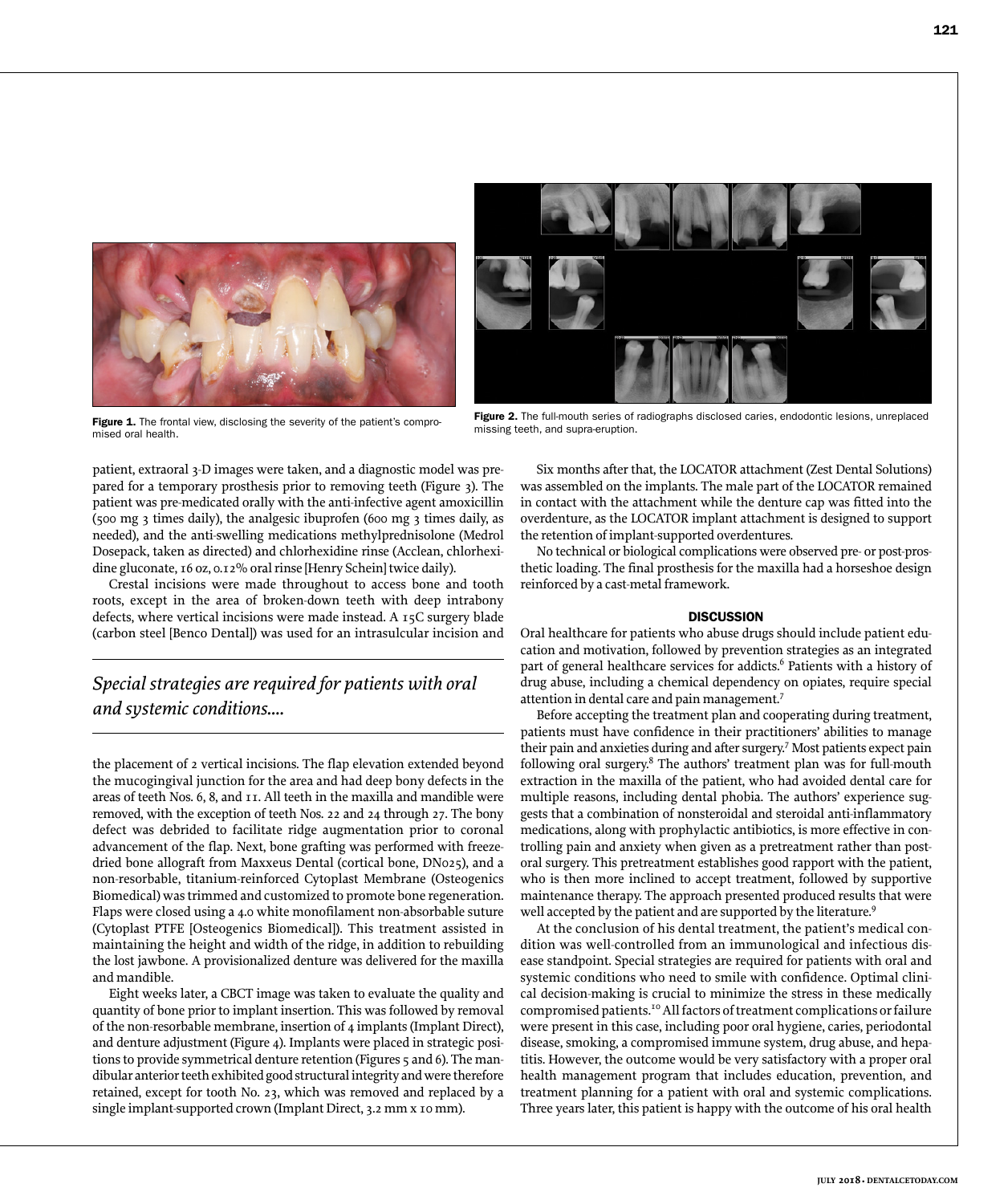

Figure 3. (a) The patient, smiling before treatment. (b) The maxillary teeth, frontal view. (c) The right lateral view. (d) The left lateral view.



Figure 4. (a) The patient, smiling 3 years after successful treatment. (b) The frontal view (a non-carious cervial lesion was observed on the lower canines). (c) The right lateral view. (d) The left lateral view.

treatment. He smiles frequently and feels good about himself and the dentist who facilitated this positive outcome.

Since this patient was on antiretroviral medications, his CD4+ T-lymphocyte count was controlled. In addition, the approach of pre-medicating the patient with antibiotics and offering patient education and motivation helped achieve positive results. This is in

accordance with the findings of Ata-Ali et al,<sup>11</sup> who reported that dental implant placement in HIV-positive patients does not increase the dental implant failure rate.

#### **CONCLUSION**

Maxillary overdentures and mandibular partial dentures supported by implants can be successful treatment modalities for patients who smoke and have compromised immune systems. The success of any prosthetic device depends on whether it is conducive to



Figure 5. The mandibular occlusal view, showing locators in the posterior region, along with implant No. 23.

self-performed, effective oral hygiene with minimal effort. There are multiple advantages to using removable rather than fixed appliances to replace missing teeth, including ease of use.<sup>12</sup> The patient was 60 years old when he presented in 2015. Dexterity does not improve with age, and removable prostheses are easier for patients to maintain at home than fixed prostheses. Removable prostheses meet the challenge of aesthetic requirements by patients better than fixed prostheses because they replace hard and soft tissue, unlike fixed prostheses,



Figure 6. The maxillary occlusal view, showing implant positions along with a healthy and adequate width of alveolar ridge.

which mainly replace hard tissue. In addition, fixed prostheses are more frequently associated with halitosis than removable prostheses.<sup>12</sup> The patient stated that he wore his dentures 24 hours a day, 7 days a week, and removed them for hygiene only for a minute. The ease of maintenance and normal hygiene makes this system superior to fixed prostheses. This is also true for the dental office that maintains implants and prostheses. $\blacklozenge$ 

#### References

1. Centers for Disease Control and Prevention. HIV in the United States: At a glance. November 29,

2017. https://www.cdc.gov/hiv/ statistics/overview/ataglance. html. Accessed May 17, 2018.<br>2. Lew JA. Pathogenesis

- Levy JA. Pathogenesis of<br>human immunodeficiency immunodeficiency virus infection. *Microbiol Rev*. 1993;57:183-289.
- 3. Centers for Disease Control and Prevention. About HIV/AIDS. March 16, 2018. https://www. cdc.gov/hiv/basics/whatishiv. html. Accessed May 17, 2018.
- 4. Weiss RA. How does HIV<br>cause AIDS? Science. cause AIDS? *Science*. 1993;260:1273-1279.
- 5. Baqui A, Meiller T, Jabra-Rizk M, et al. Association of HIV viral load with oral diseases. *Oral Dis*. 1999;5:294-298.

6. Shekarchizadeh H, Khami MR, Mohebbi SZ, et al. Oral health of drug abusers: a review of health effects and care.

- *Iran J Public Health*. 2013;42:929-940. 7. Sainsbury D. Drug addiction and dental care. *N Z Dent J*. 1999;95:58-61.
- 8. Mei CC, Lee FY, Yeh HC. Assessment of pain perception following periodontal and implant surgeries. *J Clin Periodontol*. 2016;43:1151-1159.
- 9. Peres MF, Ribeiro FV, Ruiz KG, et al. Steroidal and non-steroidal cyclooxygenase-2 inhibitor antiinflammatory drugs as pre-emptive medication in patients undergoing periodontal surgery. *Braz Dent J*. 2012;23:621-628.
- 10. Mersel A. Immediate or transitional complete dentures: gerodontic considerations. *Int Dent J*. 2002;52:298-303.
- 11. Ata-Ali J, Ata-Ali F, Di Benedetto N, et al. Does HIV infection have an impact upon dental implant osseointegration? A systematic review. *Med Oral Patol Oral Cir Bucal*. 2015;20:e347-e356.
- 12. Salierno C. Are implant overdentures on the rise? *Dent Econ*. 2017;107:16.

# AUGUST: MORE OPPORTUNITIES TO EARN CE CREDIT **Replacing 2 Mandibular Incisors with One Implant: A Commentary**

Gary Greenstein, DDS, MS; Joseph Carpentieri, DDS; and Ben Greenstein, DMD, present a commentary that addresses replacing 2 mandibular incisors with one implant to support 2 crowns. Two techniques are compared: cantilevered pontic vs 2 crowns geminating off the implant. This article is peer reviewed and available for 2 hours of CE credit.